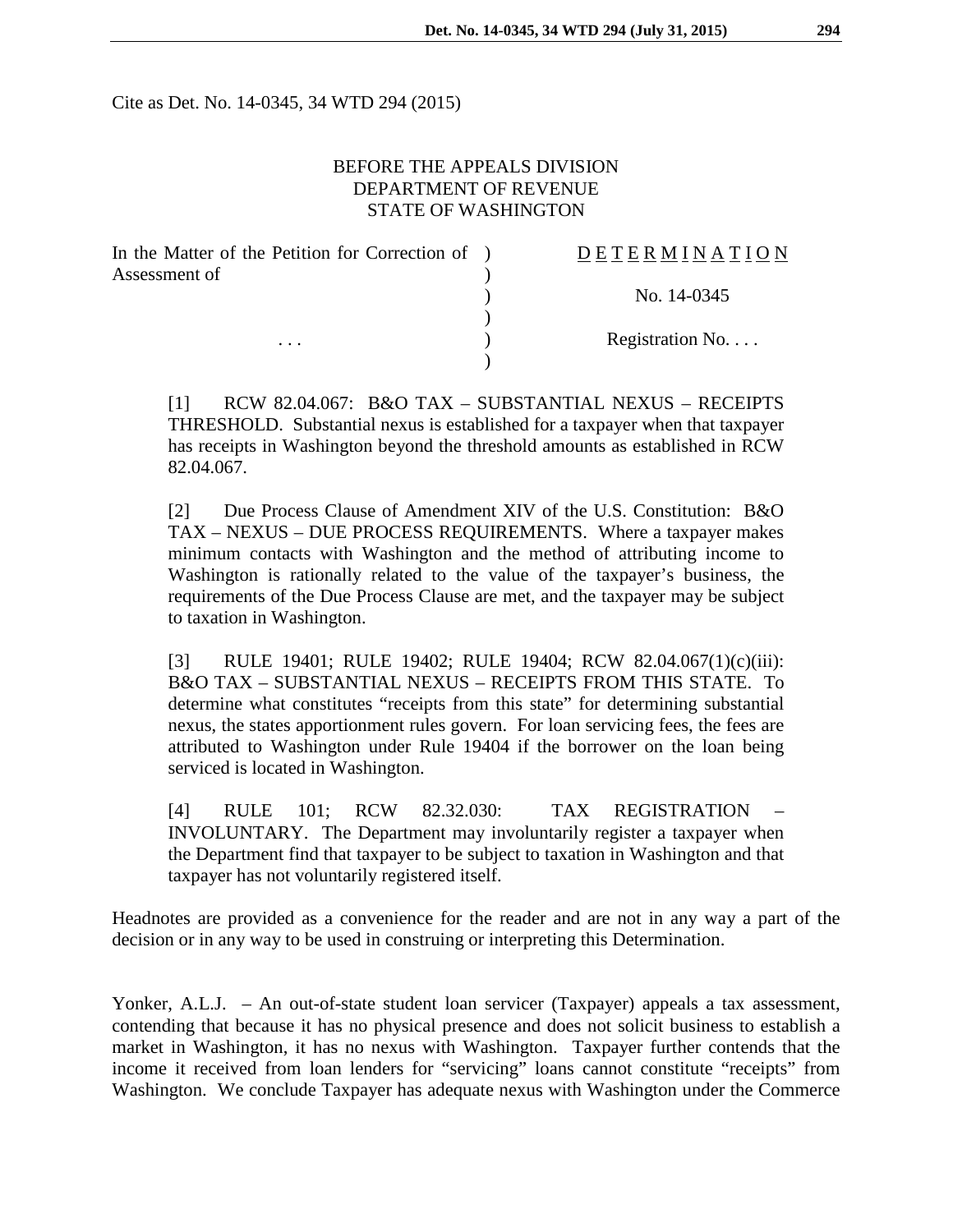Clause and the Due Process Clause of the U.S. Constitution, and that a portion of Taxpayer's income from lenders may constitute receipts attributable to Washington, thereby subjecting Taxpayer to taxation in Washington. Taxpayer's petition is denied.<sup>[1](#page-1-0)</sup>

## **ISSUES**

- 1. Pursuant to the Commerce Clause of Article I, § 8, clause 3 of the U.S. Constitution, and RCW 82.04.067, does Taxpayer have substantial nexus such that the Department may assess tax against Taxpayer where it had over \$250,000 in receipts from Washington in 2012 and over \$267,000 in receipts from Washington in 2013?
- 2. Pursuant to the Due Process Clause of Amendment XIV of the U.S. Constitution, does Taxpayer have nexus such that the Department may assess tax against Taxpayer where it has no physical presence in Washington?
- 3. Pursuant to RCW 82.04.067(1)(c)(iii), and WACs 458-20-19401, 458-20-19402, 458-20- 19404, do Taxpayer's receipts from various lenders for "servicing" loans of borrowers located in Washington constitute "receipts from this state"?
- 4. Pursuant to RCW 82.32.030 and WAC 458-20-101, did the Department err when it involuntarily registered Taxpayer as a business in Washington after the Department determined that Taxpayer had nexus with Washington?

## FINDINGS OF FACT

[Taxpayer] is [an out of state] limited liability company . . . Taxpayer's primary business activity is servicing student loans.<sup>[2](#page-1-1)</sup> Taxpayer contracts with various lenders to "service" portfolios of unpaid loans. Lenders assign Taxpayer various portfolios of loan accounts and Taxpayer represents that it has no control over the location of the borrowers on those loan accounts. In general, Taxpayer's loan "servicing" activity includes sending account statements to borrowers, collecting borrower payments, maintaining a website and call center to assist borrowers from Taxpayer's central location . . . . Taxpayer also performs collection efforts on delinquent borrower accounts remotely from its central location by calling borrowers with delinquent accounts and by sending delinquent letters to borrowers. For these services, Taxpayer receives its compensation directly from the contracted lenders. Taxpayer represented to the Audit Division that for certain lenders, Taxpayer receives its compensation based on the number of accounts Taxpayer serviced. For other lenders, the basis of compensation is the amount of loan payments paid by borrowers on accounts serviced by Taxpayer.<sup>[3](#page-1-2)</sup>

During the relevant time period, Taxpayer serviced two categories of student loans. First, Taxpayer serviced approximately 200,000 loan accounts under the Federal Family Education Loan Program (commercial loans), the lenders of which were various commercial banks.

<sup>&</sup>lt;sup>1</sup> Identifying details regarding the taxpayer and the assessment have been redacted pursuant to RCW 82.32.410.<br><sup>2</sup> Taxpayer also provides "higher education services," or HES, which offers various financial aid services t

<span id="page-1-1"></span><span id="page-1-0"></span>post-secondary schools located in other states. This service is not at issue in this appeal.<br><sup>3</sup> Taxpayer did not provide any documentation to determine which specific lenders paid based on either of these

<span id="page-1-2"></span>compensation methods.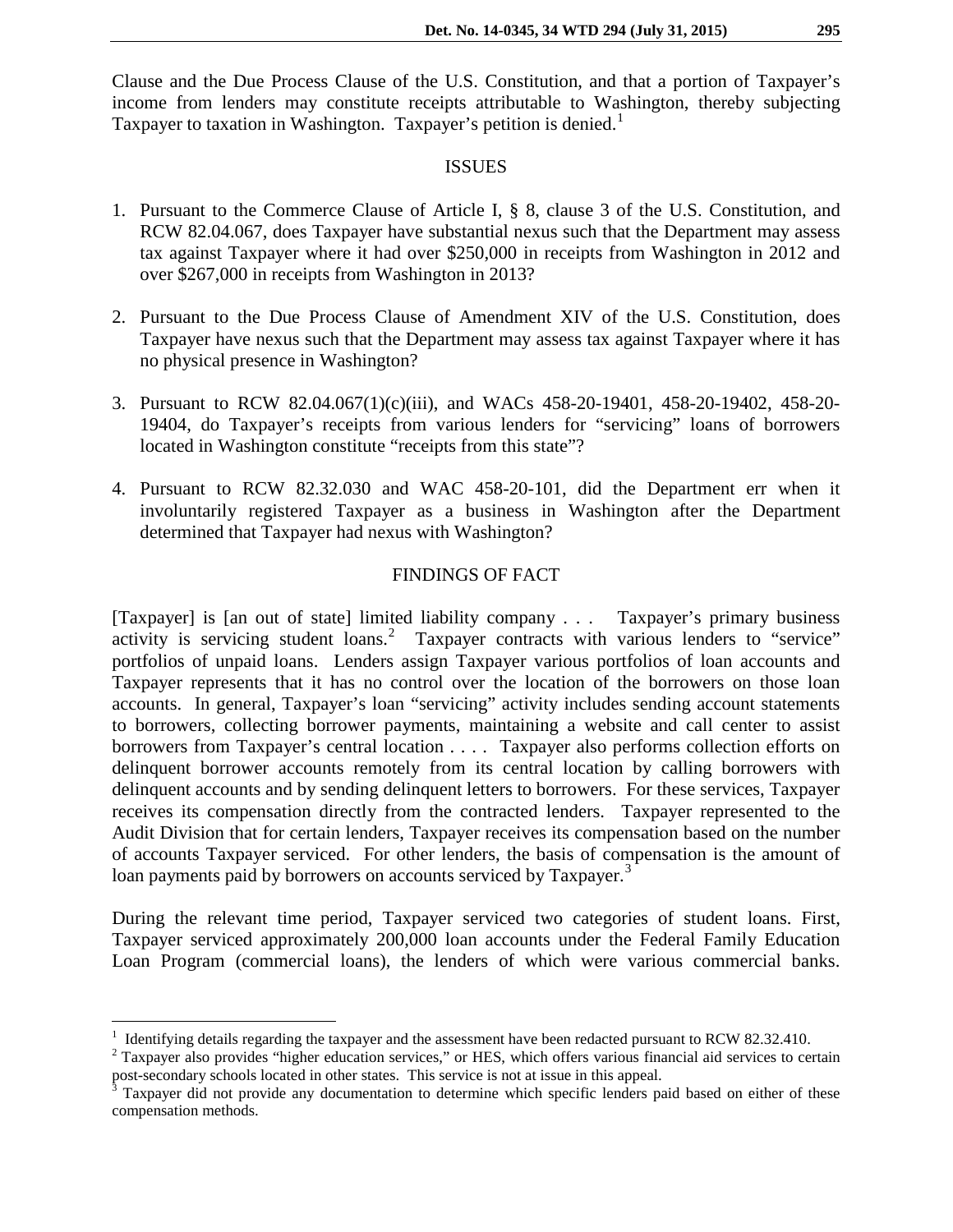Second, Taxpayer serviced approximately 840,000 loan accounts for the U.S. Department of Education under the federal Direct Loan program (federal loans).

In 2013, it came to the Department's attention that Taxpayer's business activity might be taxable in Washington. On March 25, 2013, the Department's Audit Division sent Taxpayer a Washington Business Activities Questionnaire, which Taxpayer completed and returned to the Department on May 29, 2013. In Taxpayer's completed questionnaire, it stated that it had no revenue, payroll, or property in Washington between January 1, 2009 and March 31, 2013. The Audit Division subsequently conducted a review of Taxpayer's books and records for the period of January 1, 2012 through November 30, 2013, and found that Taxpayer had a total of \$. . . in receipts attributable to Washington in 2012 and \$. . . in receipts attributable to Washington in 2013.

Specifically, the Audit Division determined Taxpayer's amount of receipts from commercial loans attributable to Washington for 2012 and 2013 through the following steps:

- 1. Based on Taxpayer's documentation, the Audit Division determined the total income from commercial loans in 2012 and 2013, and also the total number of borrowers of commercial loans during those years.
- 2. The Audit Division determined the relative number of borrowers that were in Washington during 2012 and 2013, and also determined the relative amount of debt owed by borrowers in Washington during those years.
- 3. The Audit Division took an average of the two relative numbers found in the previous step, and used that average as the percentage of total receipts attributable to Washington.

The Audit Division used an average of these two relative numbers because Taxpayer did not provide records to determine how each individual lender calculated the compensation it paid to Taxpayer during the audit period.

For the federal loans Taxpayer serviced during the audit period, the Audit Division determined the relative number of borrowers that were in Washington during 2012 and 2013, and used only that relative number as the percentage of total receipts attributed to Washington as that was the basis for compensation for all of the federal loans Taxpayer serviced.

On February 21, 2014, as a result of the Audit Division's review, the Department issued a tax assessment for  $\$\dots$ , which included  $\$\dots$  in service and other activities B&O tax, a  $\$\dots$ delinquent penalty, a \$. . . five percent assessment penalty, a \$. . . unregistered business penalty, and \$. . . in interest. Taxpayer timely appealed the full amount of the tax assessment.

#### ANALYSIS

Washington imposes a business and occupation ("B&O") tax "for the act or privilege of engaging in business" in this state. RCW 82.04.220. The tax rate varies based on the type of business activity the taxpayer engages in and the statute provides numerous classifications of activities. Taxpayers engaging in service businesses in this state not otherwise classified in Chapter 82.04 RCW are subject to the service and other activities B&O tax, measured by the "gross income of the business." RCW 82.04.290(2). Taxpayer does not dispute that its business activity is not otherwise classified in Chapter 82.04 RCW, and, therefore, does not dispute that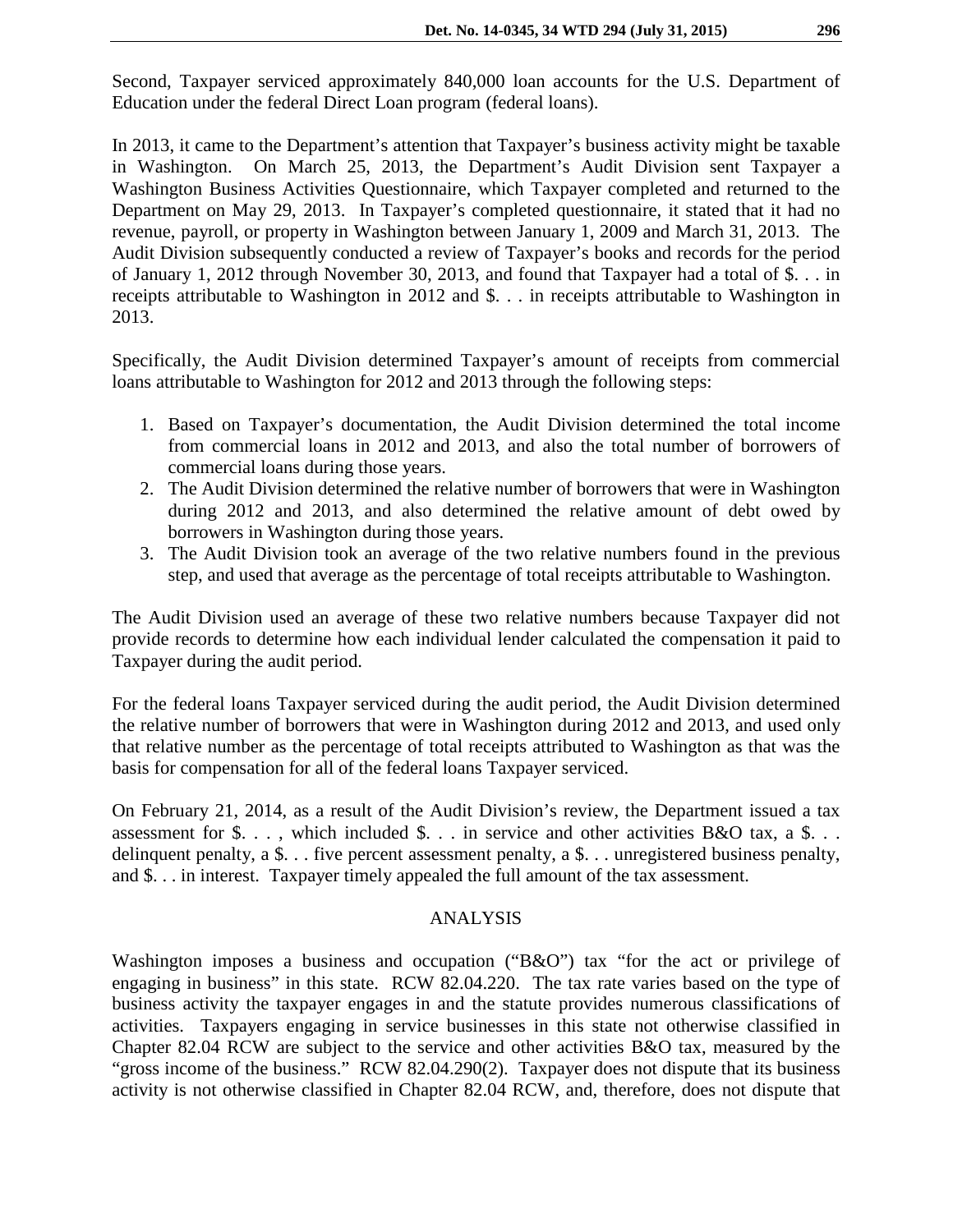its business activity, if taxable in Washington, is properly taxable under the service and other activities B&O tax classification.

The B&O tax is "extensive and is intended to impose . . . tax upon virtually all business activities carried on in the State." *Analytical Methods, Inc. v. Dep't of Revenue*, 84 Wn. App. 236, 241, 928 P.2d 1123 (1996) (quoting *Palmer v. Dep't of Revenue*, 82 Wn. App. 367, 371, 917 P.2d 1120 (1996)). "Business" is defined broadly to include "all activities engaged in with the object of gain, benefit, or advantage to the taxpayer or to another person or class, directly or indirectly." RCW 82.04.140.

Notwithstanding the broad definition of "business" in RCW 82.04.140 that essentially includes all business activities that benefit a taxpayer, a state cannot tax transactions that do not have sufficient connection or "nexus" with that state. *See, e.g.*, *Complete Auto Transit, Inc. v. Brady*, 430 U.S. 274, 279, 97 S. Ct. 1076, 51 L.Ed.2d 326 (1977); *Tyler Pipe Industries, Inc. v. Dep't. of Revenue*, 483 U.S. 232, 250, 107 S. Ct. 2810, 97 L.Ed.2d 199 (1987); *Quill Corp. v. North Dakota*, 504 U.S. 298 (1992); Det. No. 05-0376, 26 WTD 40 (2007). This nexus requirement flows from limits on a state's jurisdiction to tax found in both the Due Process Clause and the Commerce Clause of the United States Constitution. *Quill,* 504 U.S. at 305; Det. No. 01-188, 21 WTD 289 (2002); *Lamtec Corp. v. Dep't of Revenue,* 170 Wn.2d 838, 246 P.3d 788 (2011) ("A tax on an out-of-state corporation must satisfy by the requirements of the due process clause of the Fourteenth Amendment and the commerce clause."). Further the requirements of the Due Process Clause and the Commerce Clause "pose distinct limits on the taxing powers of the States" and these "two constitutional requirements differ fundamentally, in several ways." *Quill,*  504 U.S. at 305.

#### 1. Substantial Nexus Requirement Under the Commerce Clause

The United States Supreme Court has identified certain requirements under the Commerce Clause in order for a state to impose tax on an out-of-state business. In *Complete Auto,* the Court held that the Commerce Clause requires that the tax: (1) be applied to an activity with "substantial nexus" with the taxing state, (2) be fairly apportioned, (3) not discriminate against interstate commerce, and (4) be fairly related to the services provided by the state. *Complete Auto,* 430 U.S. at 279.

Here, the only element under the *Complete Auto* test that Taxpayer challenged is the first element, "substantial nexus." Taxpayer argued on appeal that it lacked "substantial nexus" in Washington because it did not have any physical presence in Washington. Taxpayer argued that physical presence in the taxing state is a constitutional requirement under *Quill*. Taxpayer further argued that it did not perform any activities in Washington during the audit period that were "significantly associated with the taxpayer's ability to establish and maintain a market in this state" for its business activity. *See Tyler Pipe Industries v. Dep't of Revenue,* 105 Wn.2d 318, 323, 715 P.2d 123 (1986).

Our state's definition of "substantial nexus" is in RCW 82.04.067, which codified that term in 2010. Under RCW 82.04.067(1), a person engaging in a service activity is deemed to have substantial nexus with Washington if the person is:

(a) An individual and is a resident or domiciliary of this state;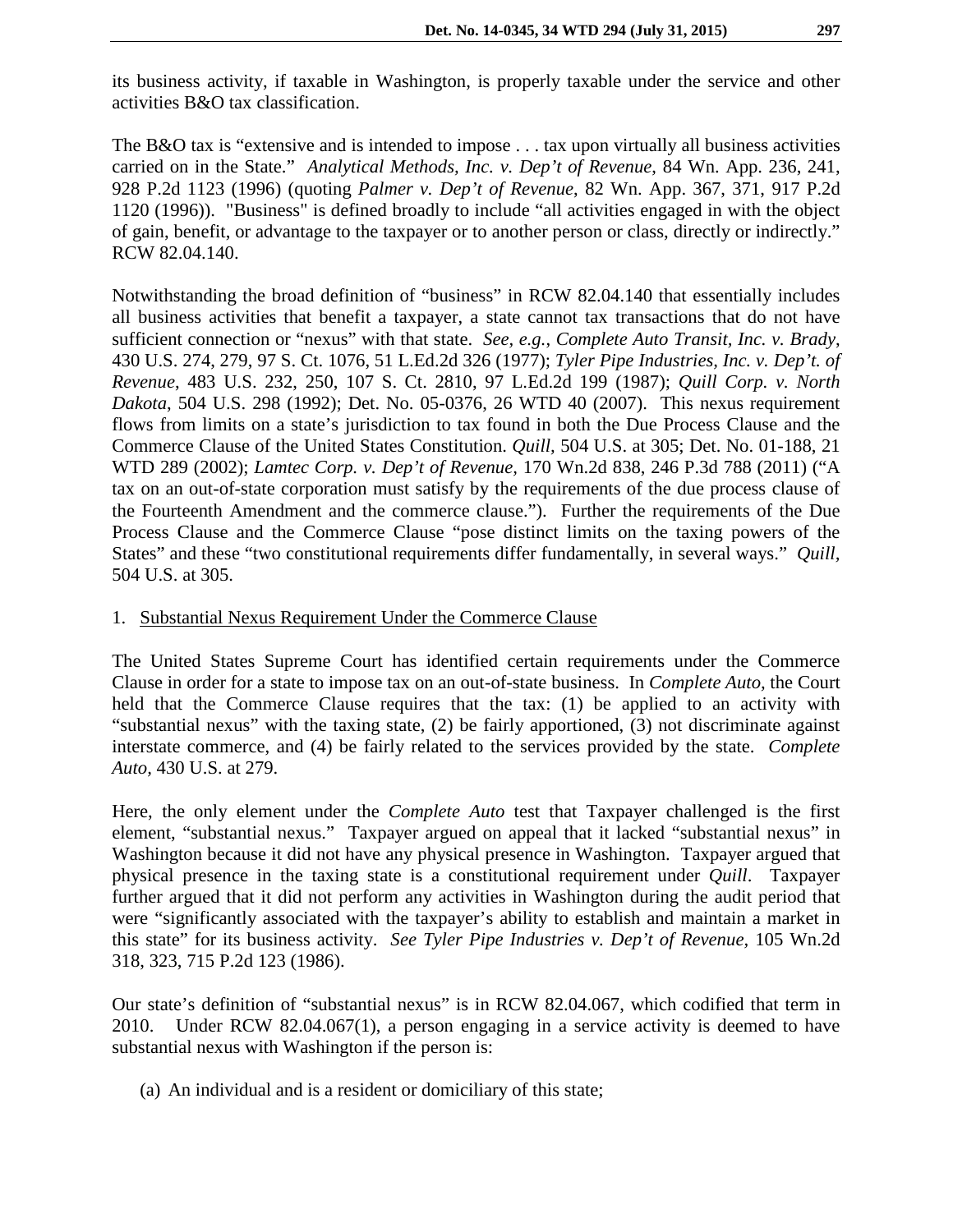- (b) A business entity and is organized or commercially domiciled in this state; or
- (c) A nonresident individual or a business entity that is organized or commercially domiciled outside this state, and in any tax year the person has:
	- (i) More than fifty thousand dollars of property in this state;
	- (ii) More than fifty thousand dollars of payroll in this state;
	- (iii) More than two hundred fifty thousand dollars of receipts from this state;  $4 \text{ or } 4$  $4 \text{ or } 4$
	- (iv) At least twenty-five percent of the person's total property, total payroll, or total receipts in this state.

RCW 82.04.067(6) further makes clear that for service activity, there is no physical presence requirement as there is for other types of activity. Thus, under Washington law, so long as Taxpayer had more than \$250,000 in 2012 and \$267,000 in 2013 of "receipts from this state" from service activity, we must find that Taxpayer has substantial nexus, regardless of whether it has physical presence in Washington.

Here, the Audit Division found that Taxpayer had \$. . . in service receipts attributed to Washington for 2012 and \$. . . in service receipts attributed to Washington in 2013. *See infra* Part 3 (discussing the Audit Division's process of determining Taxpayer's receipts that were attributed to Washington). These amounts clearly meet the receipts threshold of \$250,000 for 2012 and \$267,000 for 2013 pursuant RCW 82.04.067(1)(c)(iii). As such, Taxpayer had substantial nexus in 2012 and 2013.

To the extent that Taxpayer argued at hearing that the statutory definition of "substantial nexus," as codified in RCW 82.04.067, is unconstitutional, we do not have authority to rule on that issue. *Bare v. Gorton*, 84 Wn.2d 380, 383, 576 P.2d 379 (1974) ("An administrative body does not have the authority to determine the constitutionality of the law it administers; only the courts have that power."); *see also* Det. No. 98-083, 17 WTD 271 (1998). Accordingly, such an argument is not properly reviewable by us, and we make no ruling on Taxpayer's argument made at hearing regarding the constitutionality of RCW 82.04.067.

# 2. Requirements for Taxation Under the Due Process Clause

The Due Process Clause requires two things in order for a state to tax an out-of-state business. First, there must be "some definite link, some minimum connection, between a state and the person, property or transaction it seeks to tax." *Quill,* 504 U.S. at 306 (citing *Miller Brothers Co. v. Maryland,* 347 U.S. 340, 344-45, 74 S.Ct. 535 (1954)). Second, "the income attributed to the state for tax purposes "must be rationally related to 'values connected with the taxing State.'"

<span id="page-4-0"></span> <sup>4</sup> RCW 82.04.067(5)(a) requires the Department to review "the cumulative percentage change in the consumer price index" each December, and adjust the nexus threshold amounts to reflect the change in the consumer price index. As a result of this statutory requirement, the Department adjusted this threshold upward to \$267,000 for the 2013 calendar year. WAC  $458-20-19405(2)(a)$ . For 2012, however, the threshold remained at \$250,000.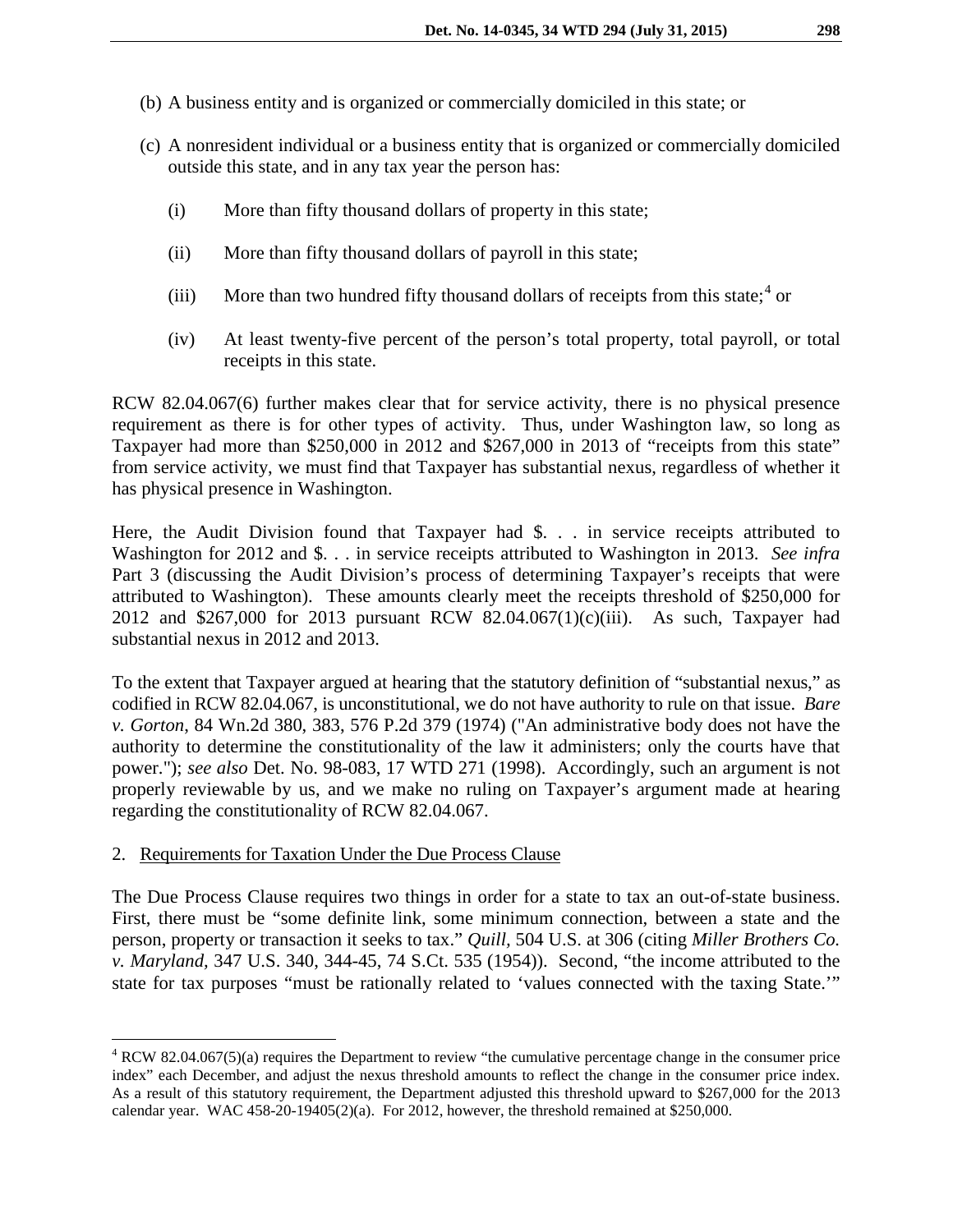*Quill,* 504 U.S. at 306 (quoting *Moorman Mfg. Co. v. Bair,* 437 U.S. 267, 273, 98 S.Ct. 2340 (1978)).

With respect to the first requirement, The *Quill* Court relied heavily on judicial jurisdiction cases to determine if a taxpayer had "minimum contacts" with the taxing state such that taxing that taxpayer did not offend "traditional notions of fair play and substantial justice." *Quill,* 504 U.S. at 307 (citing *Int'l Shoe Co. v. Washington,* 326 U.S. 310, 316, 66 S.Ct. 154 (1945)). The *Quill*  Court stated the following:

Applying these principles, we have held that if a foreign corporation purposefully avails itself of the benefits of an economic market in the forum State, it may subject itself to the State's *in personam* jurisdiction even if it has no physical presence in the State.

*Quill,* 504 U.S. at 307. The Court went on to quote its previous decision in *Burger King Corp. v. Rudzewicz*, 471 U.S. 462, 476, 105 S.Ct. 2174 (1985):

Jurisdiction in these circumstances may not be avoided merely because the defendant did not *physically* enter the forum State. Although territorial presence frequently will enhance a potential defendant's affiliation with a State and reinforce the reasonable foreseeability of suit there, it is an inescapable fact of modern commercial life that a substantial amount of business is transacted solely by mail and wire communications across state lines, thus obviating the need for physical presence within a State in which business is conducted. So long as a commercial actor's efforts are "purposefully directed" toward residents of another State, we have consistently rejected the notion that an absence of physical contacts can defeat personal jurisdiction there.

(Emphasis in original). The *Quill* Court's reasoning makes clear that any efforts that are "purposefully directed" toward residents of the taxing state will satisfy the first requirement of the due process test even if there is "an absence of physical contacts" in that state. *See also* Det. No. 93-120, 14 WTD 7 (1994).

Here, Taxpayer argues that it "has not directed [its] activities toward residents of Washington in order to 'purposefully avail itself of the benefits of an economic market'" in Washington. We disagree. Taxpayer sends statements and other correspondence to borrowers in Washington, it receives calls from such borrowers by telephone, and it engages in collection efforts with delinquent borrowers located in Washington by mail and by telephone. These efforts are "purposefully directed" toward residents in Washington even if Taxpayer did not physically enter Washington. We conclude that it makes no difference that Taxpayer is not "soliciting" business directly from Washington residents or that Taxpayer may not have control over which loan accounts lenders assign to Taxpayer for servicing. We conclude that Taxpayer has adequate minimum contacts with residents of Washington to satisfy the first requirement of the due process test.

With respect to the second requirement, wide latitude is given to a state's selection of a method for attributing value of the enterprise. *Moorman Mfg. Co.,* 437 U.S. at 274. Such a selection "will only be disturbed when the taxpayer has proved by 'clear and cogent evidence' that the income attributed to the State is in fact 'out of all appropriate proportion to the business transacted'" or has 'led to a grossly distorted result.'" *Id.* (citations omitted). *See also Exxon*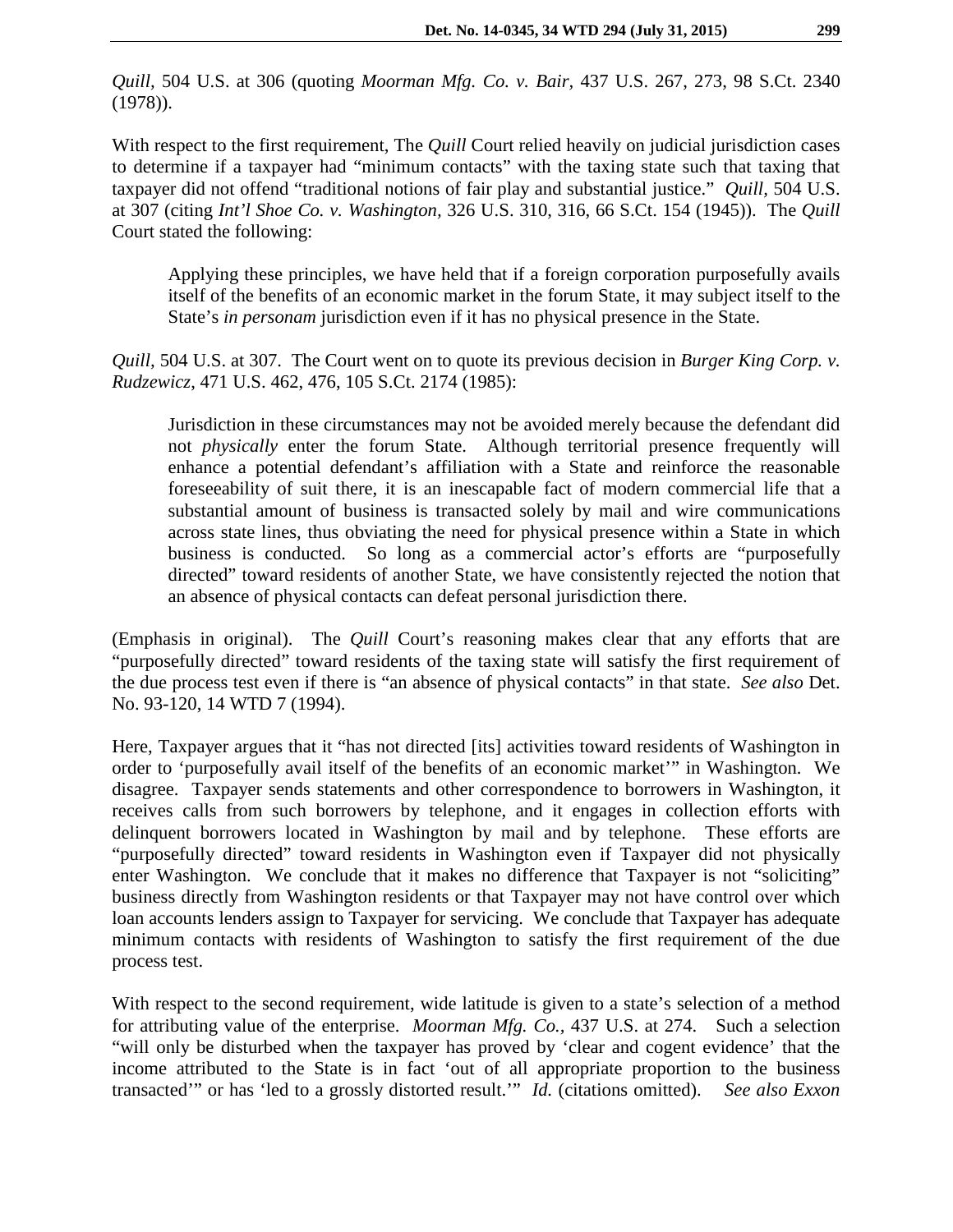*Corp. v. Dep't of Revenue,* 447 U.S. 207, 227 (1980) (holding that a state's taxing formula satisfies the second requirement of the Due Process Clause if it is not inherently arbitrary and does not tax a portion of the taxpayer's income out of all appropriate proportion to the business transacted in that state). According to the United States Supreme Court in *Moorman*, where a state has shown that some minimal connection exists, income attributed to the taxing state need only be "rationally related" to values connected with the state. *Moorman*, 437 U.S. at 272-73.

Here, Taxpayer argued that because it did not solicit business directly from residents of Washington and does not receive revenue directly from Washington borrowers, the tax imposed is not "fairly related" to its activity attributed to Washington. Again, we disagree. The Audit Division attributed a portion of Taxpayer's income to Washington based on the average of two numbers: (1) the percentage of total borrowers in Washington during the audit period and (2) the percentage of total amount of unpaid debt owed by borrowers in Washington. We conclude that such a formula is "rationally related" to Taxpayer's business activity attributed to Washington.

Taxpayer has not offered by "clear and cogent evidence" that the formula used is "out of all appropriate proportion to" the business Taxpayer transacted that was attributed to Washington. Therefore, we conclude that the Department's tax assessment does not violate the Due Process Clause of the U.S. Constitution.

#### 3. "Receipts from this state" under RCW  $82.04.067(1)(c)(iii)$

RCW 82.04.067(1)(c)(iii) states that substantial nexus, discussed above, is met when a taxpayer in any tax year has "[m]ore than two hundred fifty thousand dollars of **receipts from this state**." (Emphasis added). Taxpayer argued on appeal that its income from lenders during the audit period did not qualify as "receipts from this state" under RCW  $82.04.067(1)(c)(iii)$  because the lenders were not located in Washington, and Taxpayer received no income directly from Washington borrowers. Taxpayer's argument follows that if its income from lenders cannot be considered "receipts from this state," then Taxpayer did not meet the receipts threshold for establishing substantial nexus under RCW 82.04.067(1) for 2012 and 2013.

The Legislature directed that "receipts from this state" be determined by reference to the numerator of the receipts factor under the Department's apportionment rules. RCW 82.04.067(4). WAC 458-20-19401(6) clarifies that the receipts threshold contained in RCW 82.04.067(1)(c)(iii) "is met if a taxpayer receives more than  $\frac{\$250,000}{$}$  for 2012 and \$267,000 for 2013] from apportionable activities that is **attributed to** Washington." (Emphasis added). WAC 458-20-19401(6)(b) states that receipts are generally attributed to Washington pursuant to WAC 458-20-19402 (Rule 19402). Rule 19402(305)(c), in turn, specifically provides that activities including "servicing loans" must be attributed "in the same manner a financial institution attributes income under WAC 458-20-19404."

WAC 458-20-19404 (Rule 19404) addresses how to determine the income attributed to a state for financial institutions, and for nonfinancial institutions such as Taxpayer, who service loans. Rule 19404(4)(i)(ii) states that "loan servicing fees for servicing either the secured or the unsecured loans **of another**" is attributed to Washington "if the borrower is located in this state."